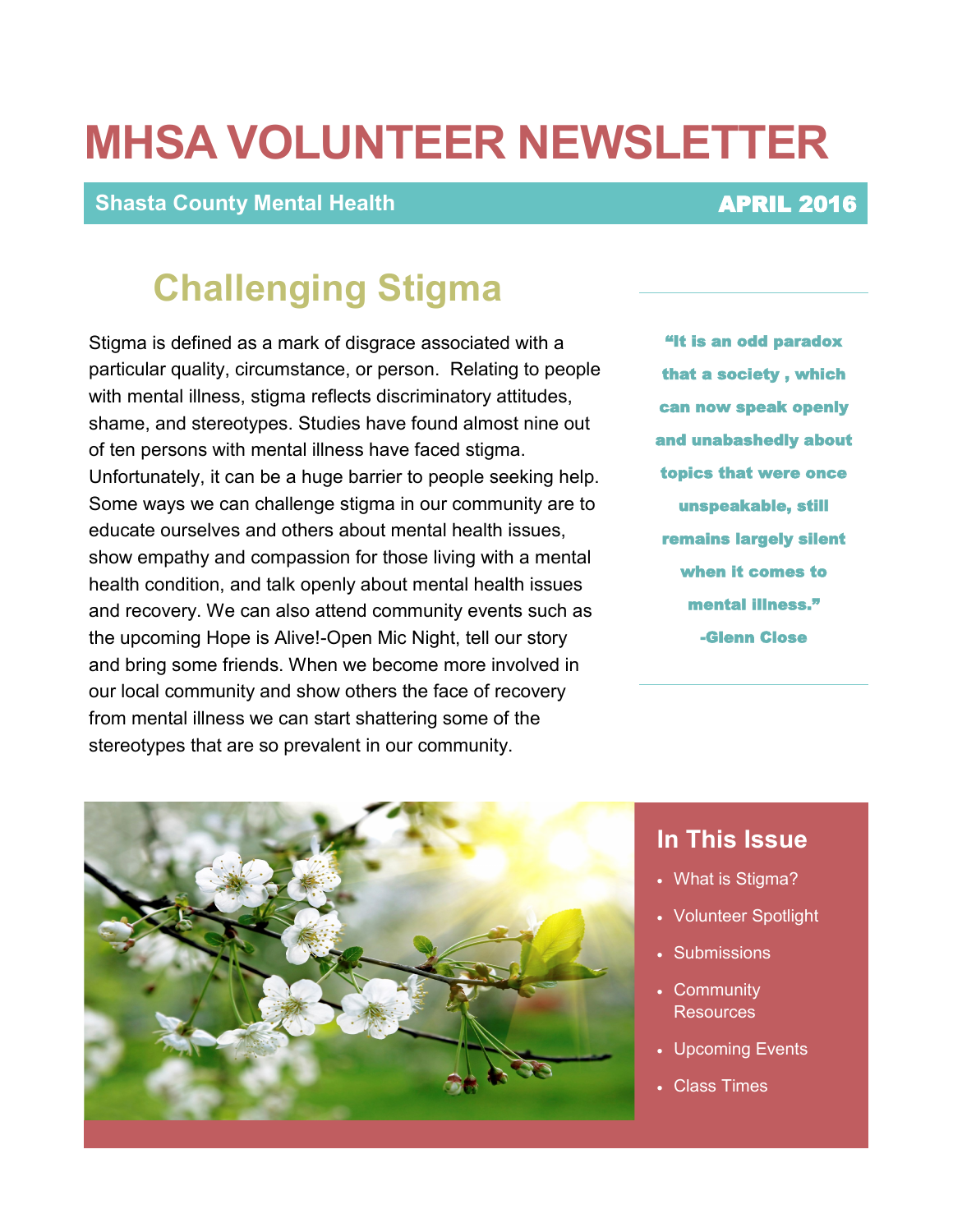My name is Cory Beard and I am a student at Simpson University majoring in Psychology and currently enrolled in the MHSA Academy to become a peer support counselor. I have suffered from both depression and anxiety off and on for most of my life. I had a tendency to avoid people out of fear that they would think I was "broken" or "weird" and I definitely never shared my thoughts or feelings with anyone. I always felt I was different, in a negative way, from everyone else. I thought that I had missed something somewhere along the way, like some how I didn't get the memo at birth for "how to be happy" that everyone else had. One day I opened up to someone that I truly looked up to. This person was my role model and I thought that they had everything figured out in their personal and professional life. To my surprise this person actually struggled with depression and anxiety also! I couldn't believe it, they were successful and appeared happy but they were recovering just like I was. In that moment I realized that I wasn't alone, that I wasn't terminally unique. Just being able to speak with this person and be honest about what I was walking through in my life, my grief, my panic attacks, everything, it made me feel understood and taught me that I wasn't alone. I started to feel like maybe just maybe I could trust people and that while what I was going through was difficult, I shouldn't be ashamed or be isolated. That happened four years ago and today I have come leaps and bounds to a place where I have the tools to help me deal with my mental illness. To think it all started by talking to someone I trusted. I encourage anyone no matter what you are going through, find someone you trust and respect and tell them if you are struggling. You may be surprised by the response.



**"The two most powerful words when we're in struggle: "Me too".**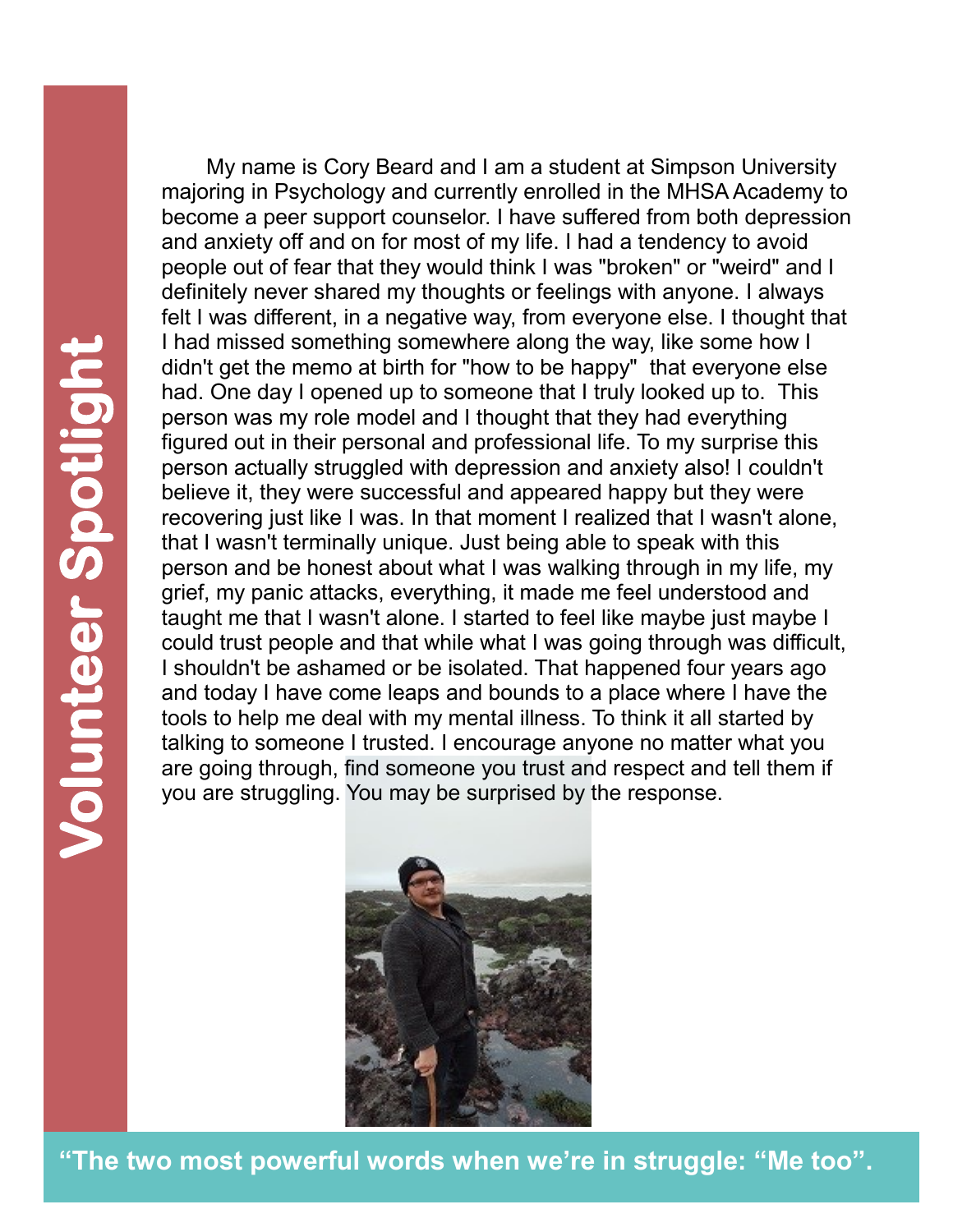W R A P A S N O I T A M R I F F A D T L E N B V E Z J G Z M L K D X G R H E V N A W U Z Z C M E U R H S H S C N I U Q J R R E F S K O S S U E N T O G D H D P G L E D L S T I M M I C S M O Y W A W O O Y L L G L C R O M R C M O H R I F Y S G W A M A N N R E I U U R T U L I T Y T N A X S E D T E S S N N L E Y R R E Z C I R A E O T E I S I S A I M X O C B S R L N T L K G S Q T S E R A C P E J E L I A I I F B P S Y U H T I E P A Y V Q S S N N O C L G Y R S A N O U D R T R A Q I R G N A S S A Z E T T S O E U U I E D S U S N R R P D E E G R E V L Y C E O J P O I O E U H D N Y E G O S F B Q T K N L J G Y Z L L A H E E C I P L F O U I P A J N W N U N B P Z E I D R P E H X B O N Z S K H C V F J R I J I F T U E B P Z N D J O E S Y A D D O O G T F J S P B F O I P R S S E L F A D V O C A C Y V J A H F

ADEQUATE SLEEP AFFIRMATIONS ART BAD DAYS COMMUNICATION COMMUNIITY CRISIS PLAN DAILY MAINTENANCE EARLY WARNING SIGNS EXERCISE GOOD DAYS HEALTHY DIET HUMOR JOURNALING MUSIC PEER SUPPORT POST CRISIS PLAN RECOVERY RELAXATION RESOURCES SELF ADVOCACY SELF CARE STORIES STRESS REDUCTION SYSTEM SUPPORT TRIGGERS WELLNESS TOOLBOX WRAP

#### **Contact Us**

Give us a call for more information: **(530)-225-3678**

Email us at **mhsa@co.shasta.ca.us** 

Visit us on the web at **www.shastamhsa.com** **Want to share a piece of your story, thoughts on the recovery process, art or poetry? Please email us by May 14 so we can include it in our next newsletter.**